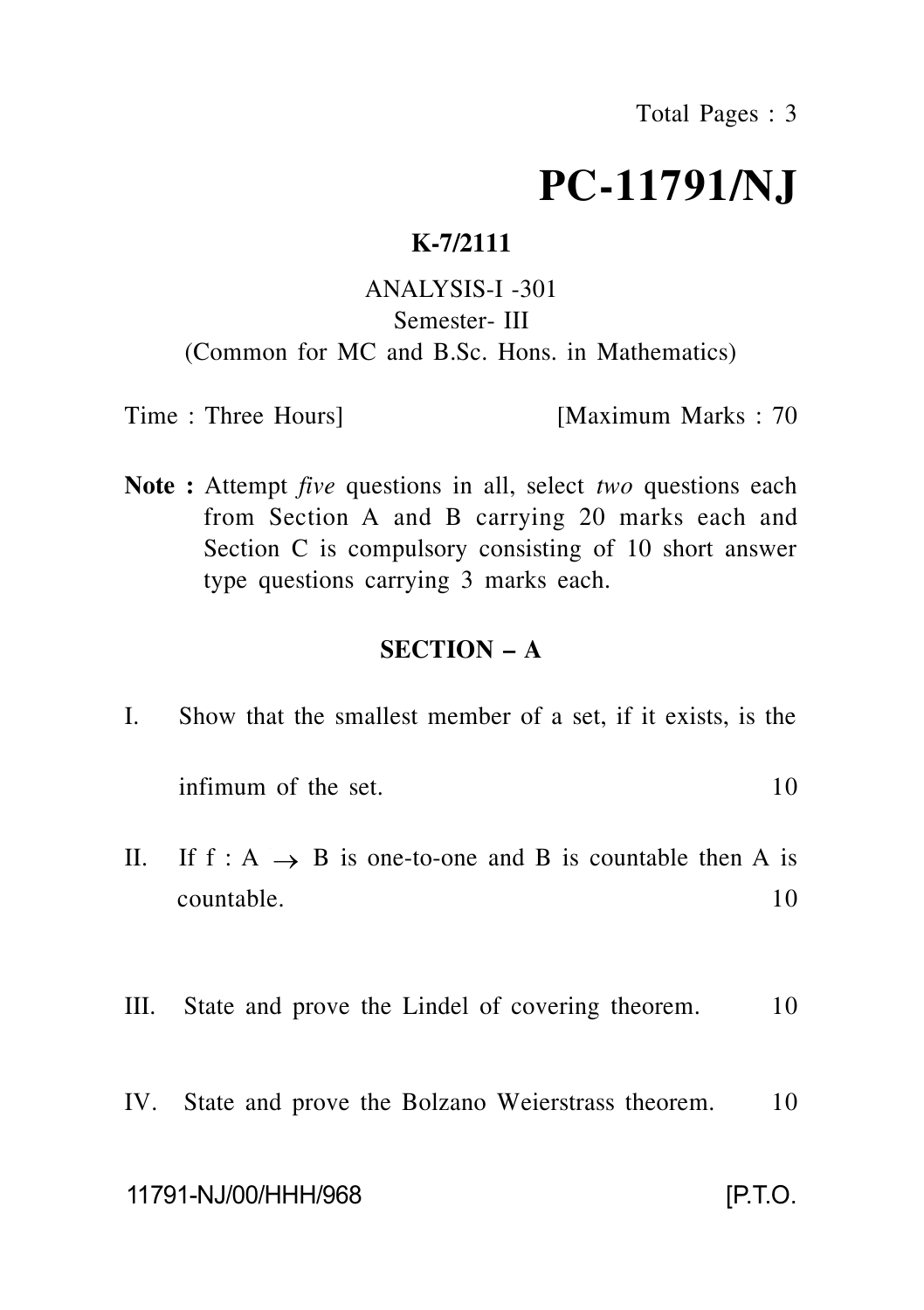#### **SECTION – B**

- V. Show that the image of a Cauchy sequence under a uniformly continuous function is again a Cauchy sequence. 10
- VI. Let  $(X, d)$  be any metric space. Show that the function  $d_1$ defined by

$$
d_1(x, y) = \frac{d(x, y)}{1 + d(x, y)}, \quad \forall x, y \in X
$$

- $\lambda$  in a metric on X. 10
- VII. Show that the limit of a function is unique. 10
- VIII. Let *A* be a connected subset of a metric space *X*, and let *B* be a subset of *X* such that  $A \subseteq B \subseteq \overline{A}$ , then show that *B* is also connected. 10

## **SECTION – C**

- IX. (i) Define the supremum and infimum of a set.
	- (ii) Define the Archimedean property of real numbers.
	- (iii) Define countable and uncountable sets with examples.
	- (iv) State the Cantor intersection theorem.
	- (v) State the Heine-Borel covering theorem.

#### 11791-NJ/00/HHH/968 2